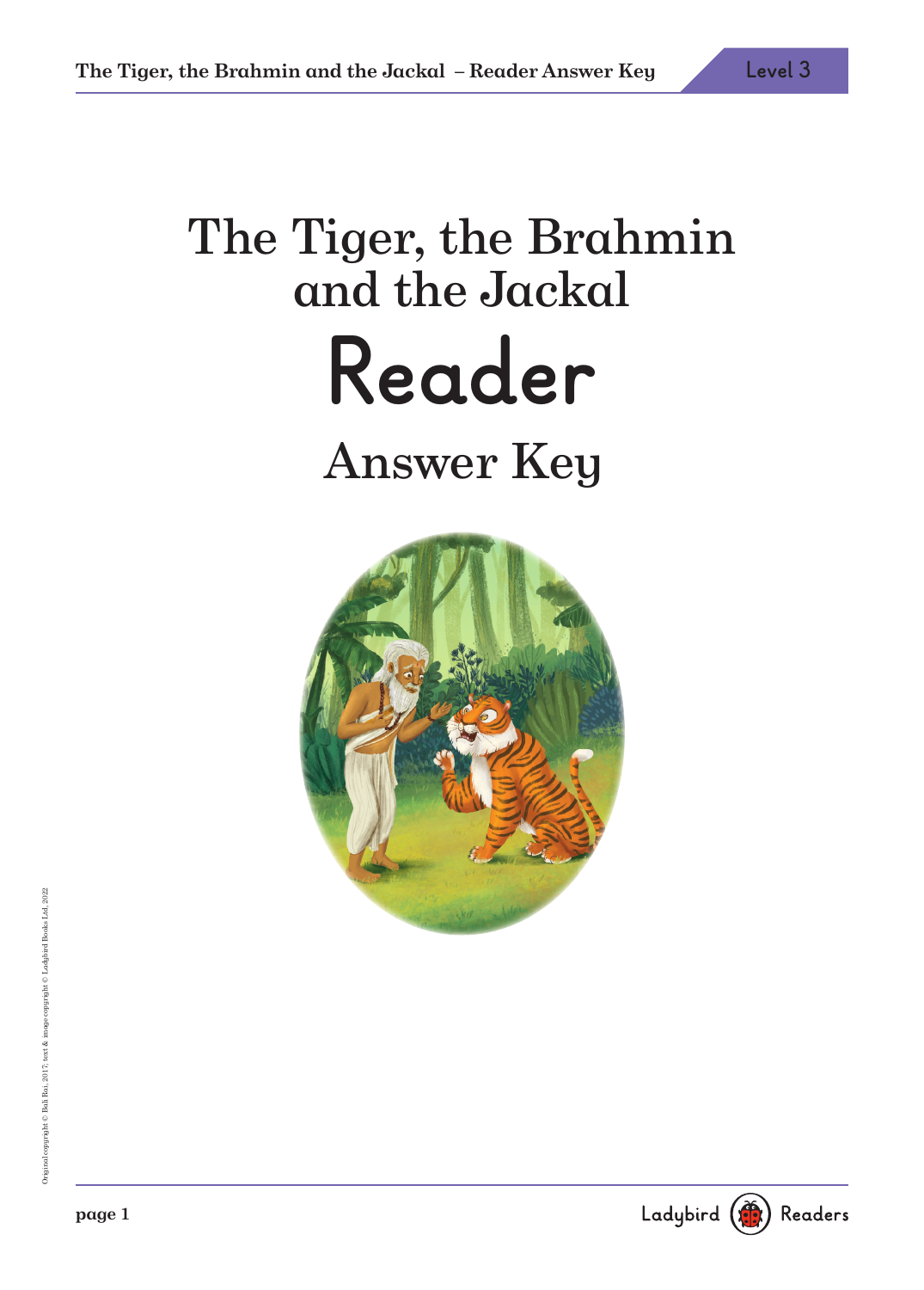#### **Page 47** – Activity 1

- **1** tree
- **2** buffalo
- **3** trap
- **4** jackal

#### **Page 48** – Activity 2

- **1** b
- **2** b
- **3** a
- **4** b

#### **Page 49** – Activity 3

#### Reader's own answers

#### **Model answers**

In picture a, the tiger is in the trap. In picture b, the tiger is out of the trap.

In picture a, the tiger is sad. In picture b, she is angry.

In picture a, the Brahmin is talking to the tiger. In picture b, the Brahmin is frightened.

# **Page 50** – Activity 4

"I'm sorry," said the Brahmin. "I **<sup>1</sup>can't** help you. You want to eat me!"

"No!" said the tiger. "I'm **<sup>2</sup>your** friend. Please help me!"

The Brahmin **<sup>3</sup>didn't** want the tiger to die. He **<sup>4</sup> tied** the rope and opened the trap.

## Page 51 - Activity 5



# **Page 52** – Activity 6

"I helped this **<sup>1</sup> tiger**!" said the **<sup>2</sup>**Brahmin. "Can she eat me, or not?"

The **<sup>3</sup> tree** thought about the question. "People eat my **<sup>4</sup> fruit**," it said. "They chop down my **<sup>5</sup>branches**. Yes, the tiger can eat you!"

#### **Page 53** – Activity 7

**1** c **2** a

**3** d **4** b

# **Page 54** – Activity 8

- **1** The Brahmin looked down at the path **under** his feet.
- **2** "I helped this tiger, but now she wants to **eat** me!"
- **3** "I am old and **thirsty**, but people don't give me water," said the path.
- **4** "They walk on me every day, and I **don't like** it!"